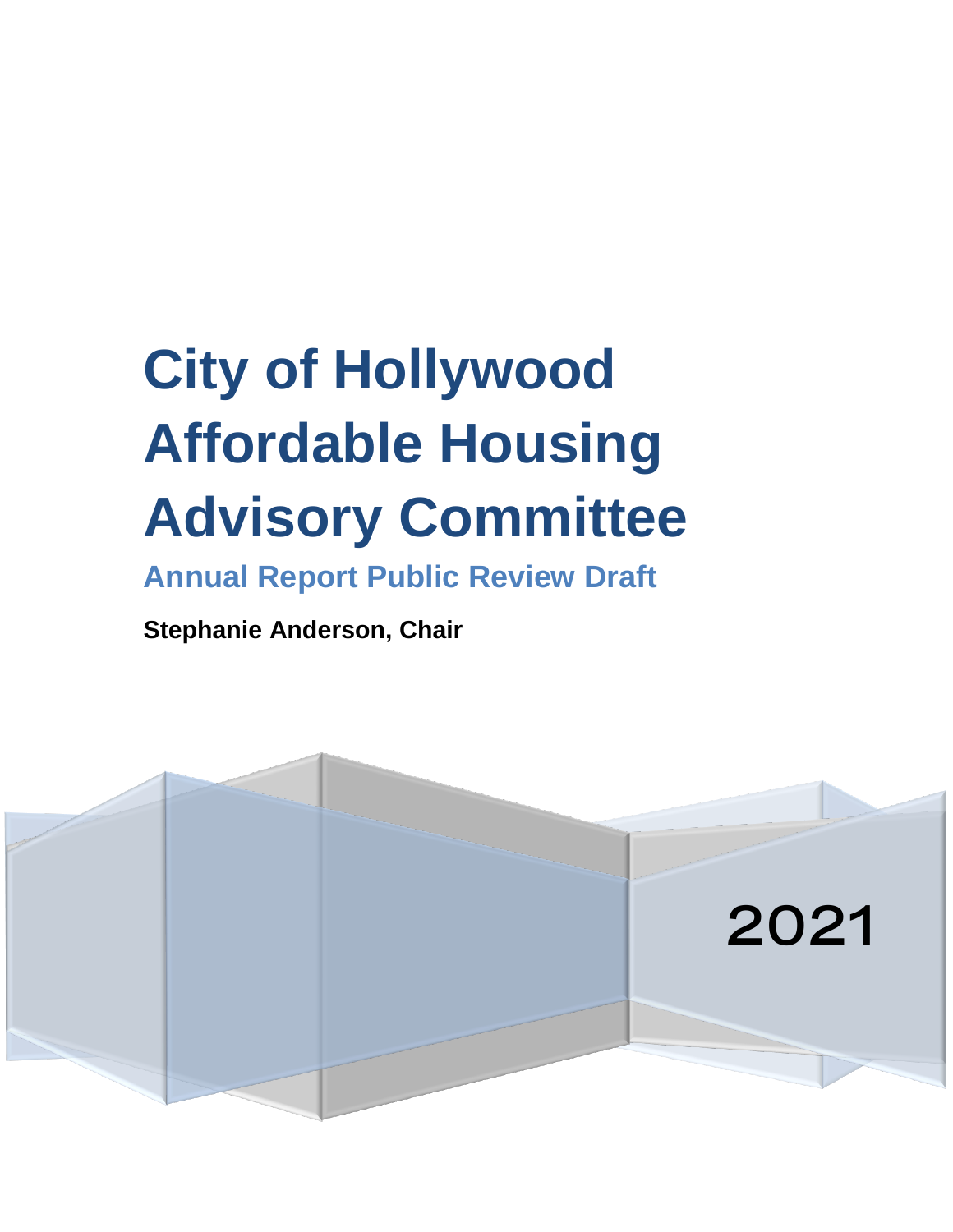## **I. MISSION AND OVERVIEW**

Section 420.9072, Florida Statutes requires each eligible municipality participating in the State Housing Initiative Partnership Program to create an Affordable Housing Advisory Committee (AHAC).

The principal purpose of the AHAC is to recommend specific actions or initiatives that encourage or facilitate affordable housing while protecting the ability of the property to appreciate in value.

The AHAC is responsible for reviewing and evaluating local plans, policies, procedures, land development regulations, the Comprehensive Plan, and other aspects of the City housing activities that impact the production of affordable housing. Furthermore, the AHAC is specifically directed by the SHIP Statute to consider and evaluate the implementation of the incentives set out at Florida Statues, Sec. 420.9076 (4)(a)-(k). Based on this review and evaluation, the AHAC has formulated recommendations to the City Commission that it incorporate into its housing strategy certain changes designed to encourage and facilitate the production of affordable housing.

| <b>MEMBER VOTES</b>   | <b>PRESENT</b> | <b>ABSENT</b> |
|-----------------------|----------------|---------------|
| Stephanie Anderson    | X              |               |
| - Chair               |                |               |
| Sonja Breland         |                | X             |
| Nancy Gaggino         | X              |               |
| Henry Graham          | X              |               |
| Com. Adam Gruber      | X              |               |
| <b>Bernard Isler</b>  | X              |               |
| Sara Lavenka          | X              |               |
| <b>Mohammad Reza</b>  | X              |               |
| Ronizi                |                |               |
| <b>William Solano</b> |                | x             |

The AHAC met to review New and Updated Impact Fees on November 18, 2021.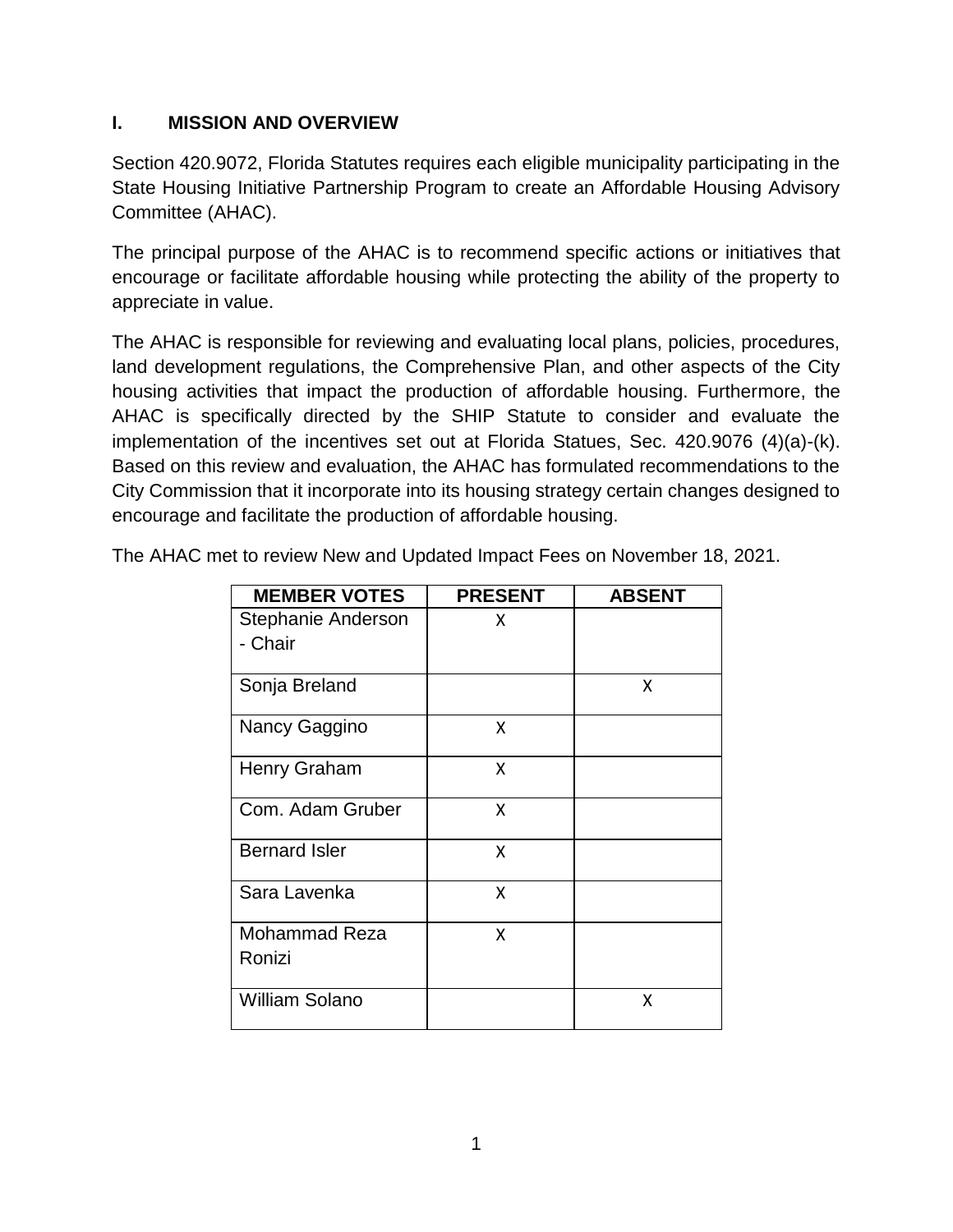Presenters:

Mark Johnson, Project Manager Engineering Department of Development Services

Azita Behmardi, City Engineer Department of Development Services

Steven Tindale Tindale Oliver

Nilgun Kamp Tindale Oliver

Presentation Narrative (PowerPoint attached)

Background/Purpose – House Bill 337 requires that the City insure that impact fees are reasonably connected to, or have a rational nexus with, the expenditures of the funds collected. The City of Hollywood is proposing new and updated impact fees in accordance with House Bill 337. In order to maintain current levels of service based on the cost of growth within the City of Hollywood, the City intends to update Parks and Recreation impact fees and is considering additional impact fees for Fire Rescue, Law Enforcement, General Government Buildings, and Transportation (multi-modal).

Impact fee increases are limited to no more than 12.5 percent per year, cannot be increased more than 50 percent, and cannot be increased more than once every 4 years.

The presenter went over impact fee calculations, components and service areas.

The AHAC was advised of the impact cost per resident and proposed impact fee updates.

The AHAC reviewed and discussed the proposal for new and updated impact fees and determined a recommendation of approval based on the following considerations: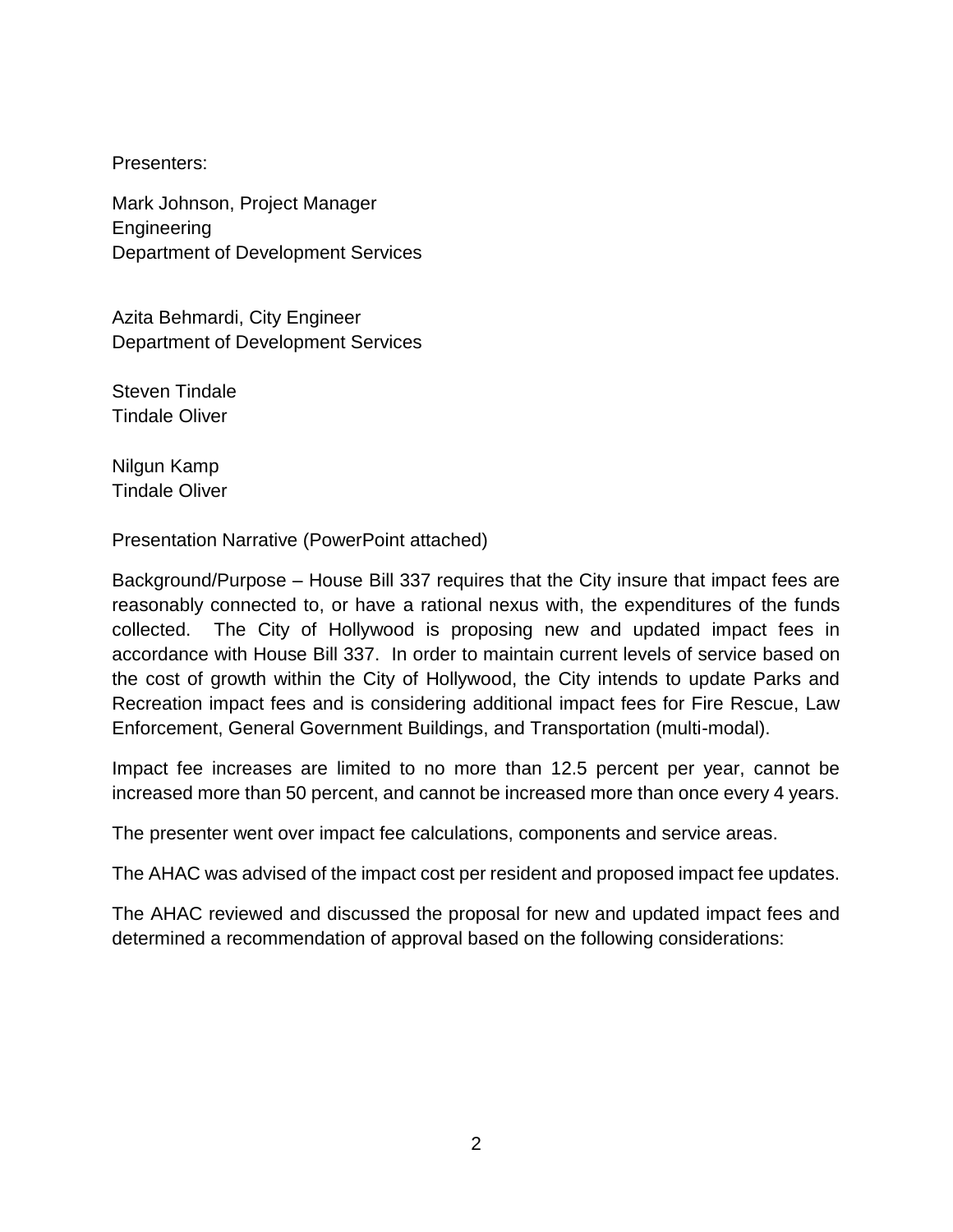**1.** Does the proposed action increase the cost of housing? Circle **YES** or NO

*If Yes:*

Is the assumed cost increase substantial or otherwise detrimental to the development of affordable housing? Circle YES or NO

| <b>MEMBER VOTES</b>        | Y/N |
|----------------------------|-----|
| Stephanie Anderson - Chair | Υ   |
| Sonja Breland              | A   |
| Nancy Gaggino              | N   |
| Henry Graham               | Υ   |
| Com. Adam Gruber           | N   |
| <b>Bernard Isler</b>       | N   |
| Sara Lavenka               | Y   |
| Mohammad Reza Ronizi       | Υ   |
| <b>William Solano</b>      | A   |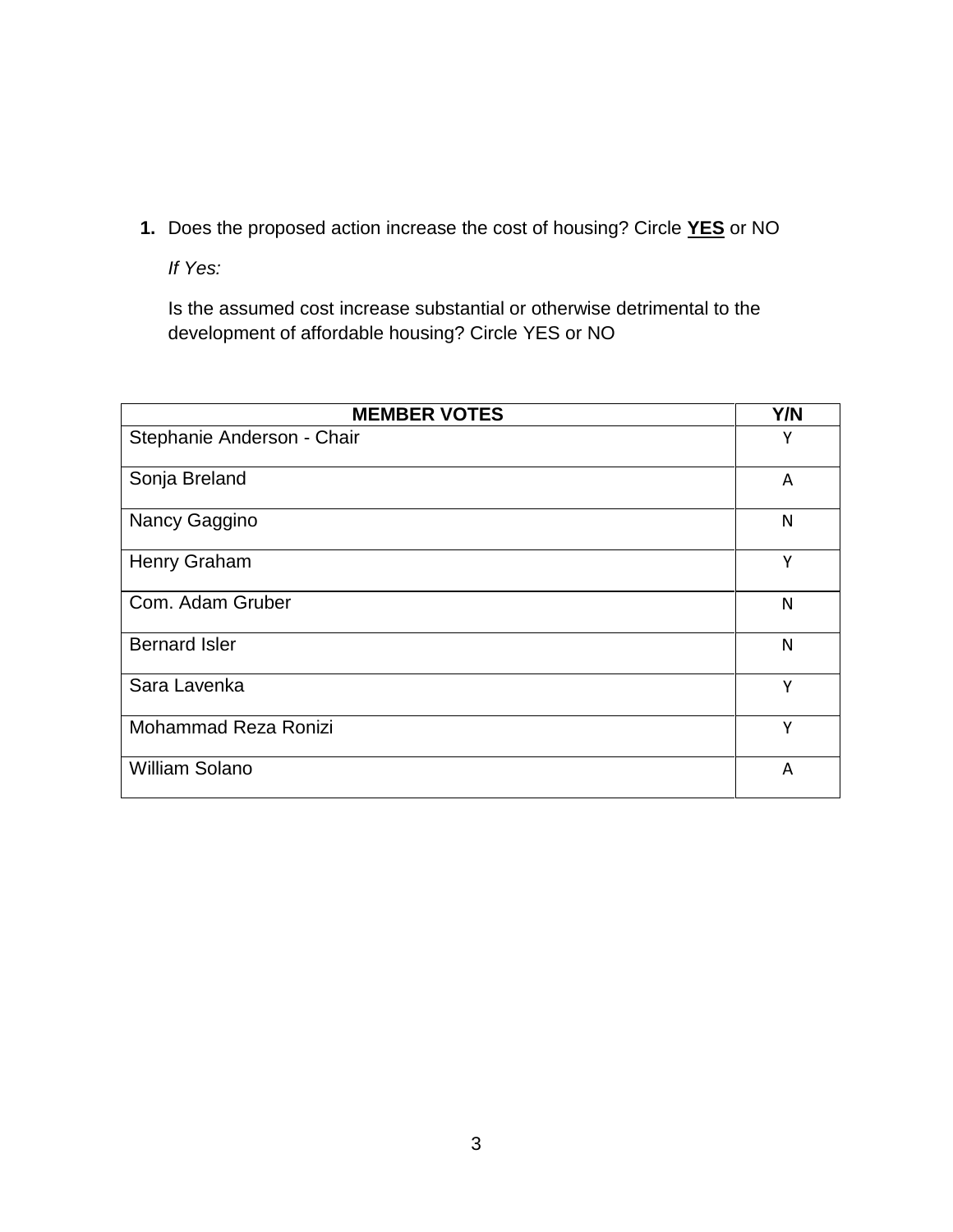2. Does the proposed action support and overall goal of the City and/or have an alternate value to the target population? Circle YES or NO

| <b>MEMBER VOTES</b>        | Y/N |
|----------------------------|-----|
| Stephanie Anderson - Chair | Y   |
| Sonja Breland              | A   |
| Nancy Gaggino              | Y   |
| Henry Graham               | N   |
| Com. Adam Gruber           | Y   |
| <b>Bernard Isler</b>       | Y   |
| Sara Lavenka               | Y   |
| Mohammad Reza Ronizi       | N   |
| <b>William Solano</b>      | A   |
|                            |     |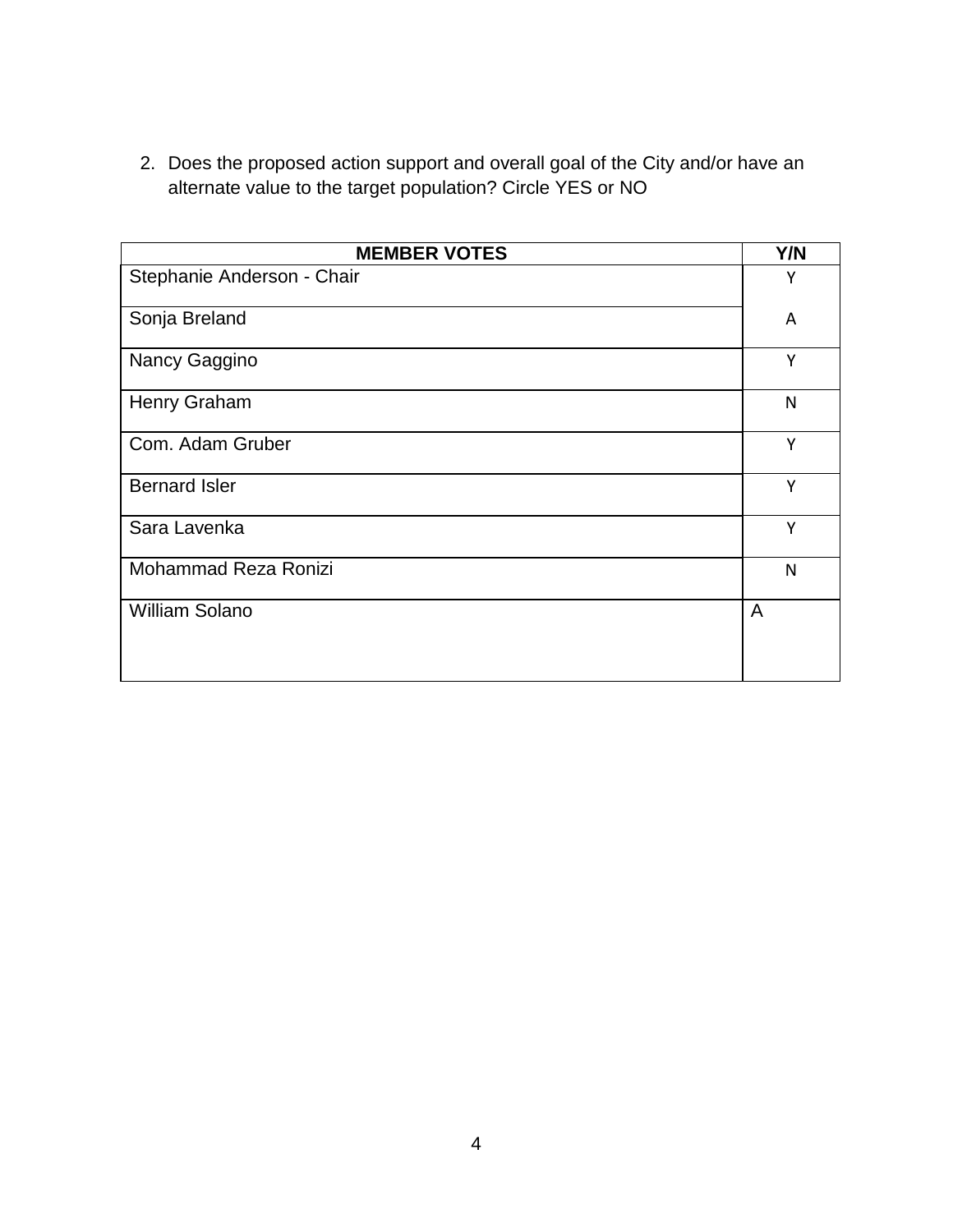**3.** Do the long-term benefits of the proposed action outweigh the cost increase to housing? Circle YES or NO

| <b>MEMBER VOTES</b>        | Y/N |
|----------------------------|-----|
| Stephanie Anderson - Chair | N   |
| Sonja Breland              | A   |
| Nancy Gaggino              | Y   |
| Henry Graham               | γ   |
| Com. Adam Gruber           | Υ   |
| <b>Bernard Isler</b>       | Υ   |
| Sara Lavenka               | Y   |
| Mohammad Reza Ronizi       | N   |
| <b>William Solano</b>      | A   |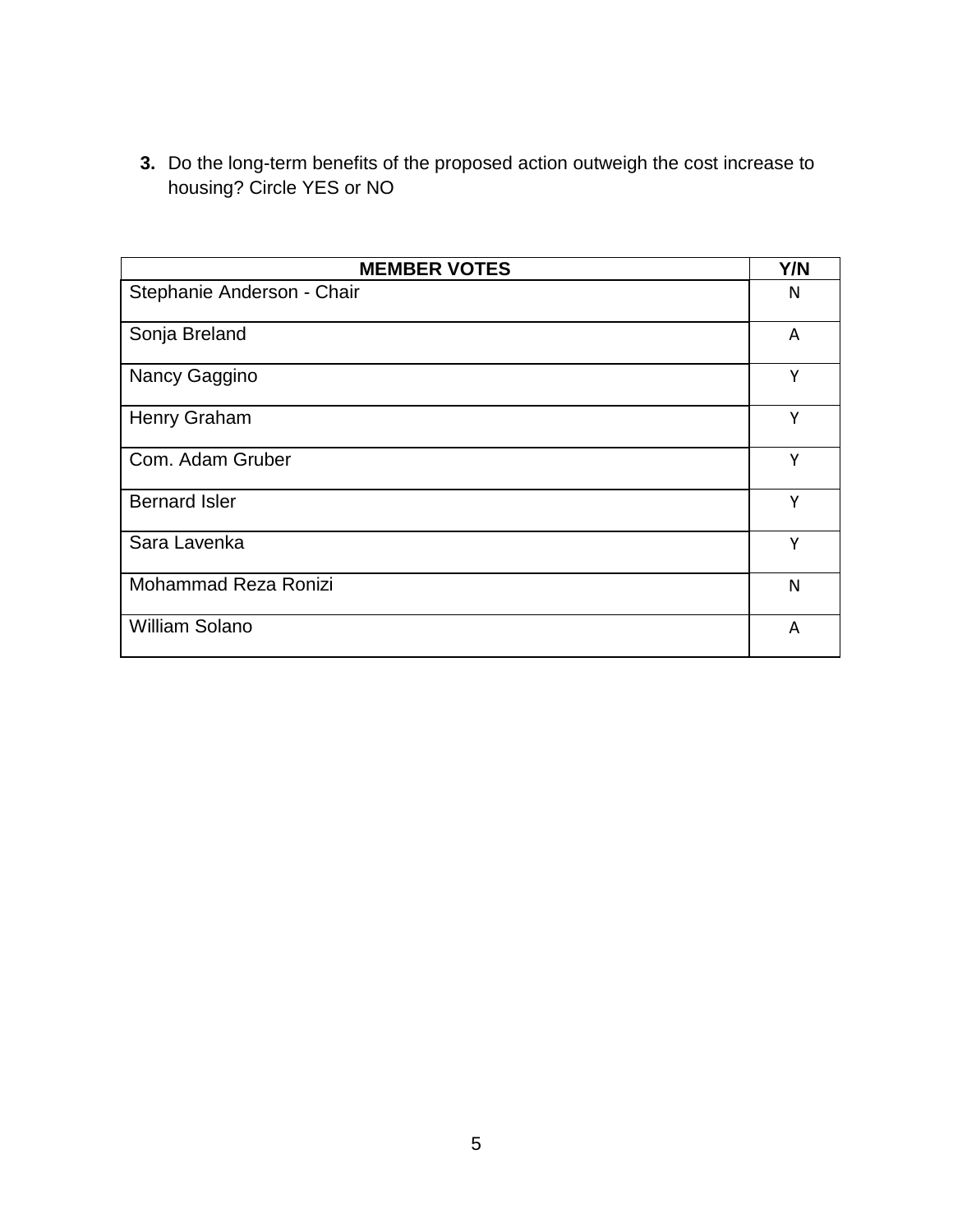**4.** Does the proposed action protect the ability of the property to appreciate in value? Circle YES or NO

| <b>MEMBER VOTES</b>        | Y/N |
|----------------------------|-----|
| Stephanie Anderson - Chair | Υ   |
| Sonja Breland              | A   |
| Nancy Gaggino              | Y   |
| Henry Graham               | N   |
| Com. Adam Gruber           | Y   |
| <b>Bernard Isler</b>       | Y   |
| Sara Lavenka               | Υ   |
| Mohammad Reza Ronizi       | N   |
| <b>William Solano</b>      | A   |

Recommend approval of the proposed action. Y |

X

Recommend against the proposed action.



Recommend a language change.

Note: The AHAC anticipates recommending modified impact fees for affordable housing. City staff shall develop appropriate language to allow a reduced impact fee structure for affordable housing.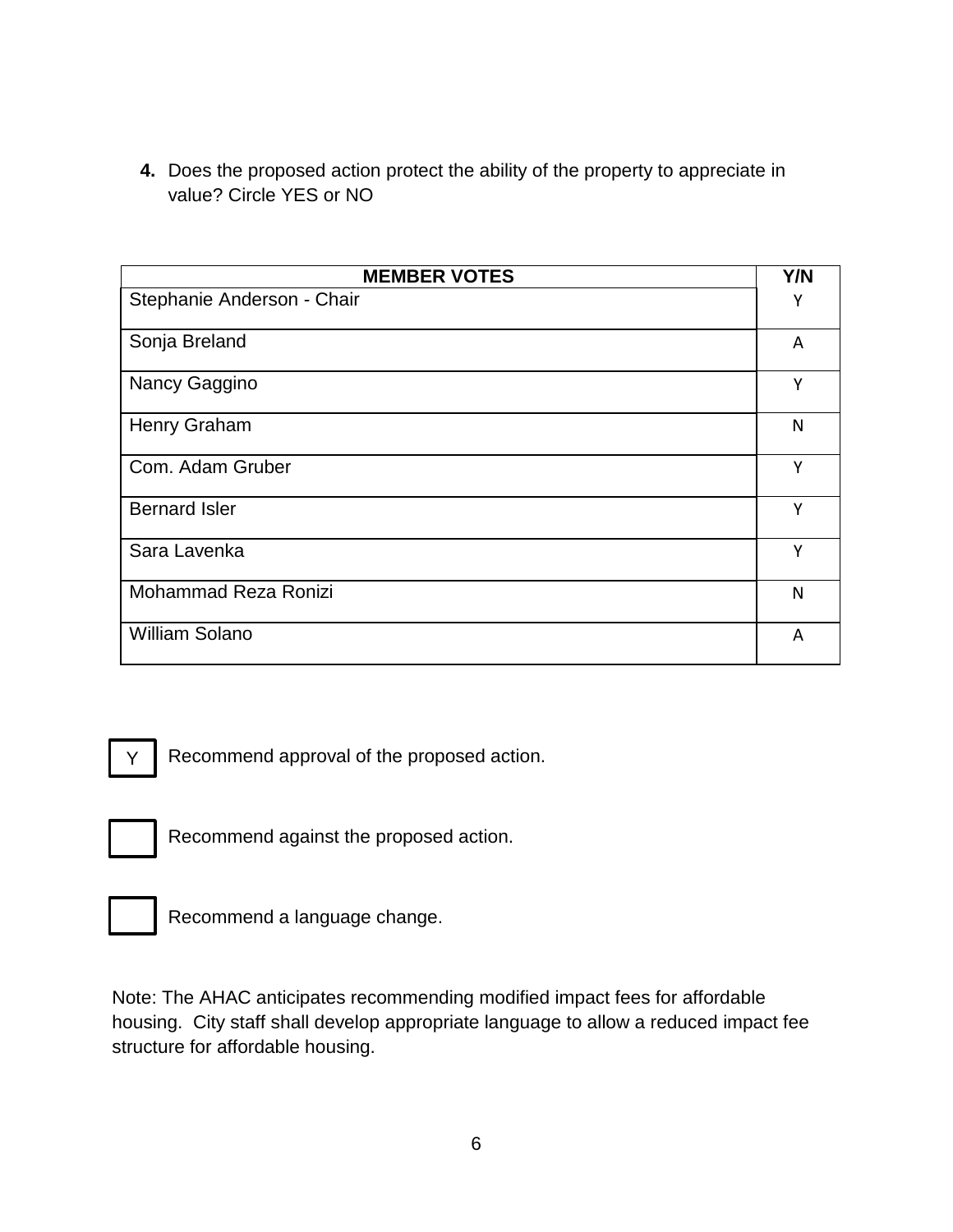The AHAC is specifically directed by the SHIP Statute to consider and evaluate the implementation of the incentives set out at Florida Statues, Sec. 420.9076 (4)(a)-(k). From its review, the AHAC drafts and submits a report to the City Commission, to the Florida Housing Finance Corporation, and the Florida Housing Coalition.

The AHAC met to review, considered, and evaluated strategies provided in the SHIP Statute at Florida Statutes, Sec. 420.9076 (4) on **November 22, 2021**

| <b>Member</b>         | <b>Present</b> | <b>Absent</b> |
|-----------------------|----------------|---------------|
| Stephanie Anderson    | X              |               |
| Sonja Breland         |                | X             |
| Nancy Gaggino         | X              |               |
| Henry Graham          | X              |               |
| Com. Adam Gruber      | X              |               |
| <b>Bernard Isler</b>  | X              |               |
| Sara Lavenka          |                | X             |
| <b>Mohammad Reza</b>  | X              |               |
| Ronizi                |                |               |
| <b>William Solano</b> |                | X             |

# **1. The processing of approvals of development orders or permits, as defined in s. 163.3164(7) and (8), for affordable housing projects is expedited to a greater degree than other projects.**

**Existing Strategy: Application for permits for Affordable Housing Projects are submitted** with a letter from the CD Manager denoting the submittal as an Affordable Housing Project. City staff located within the Building Division tracks and provides assistance to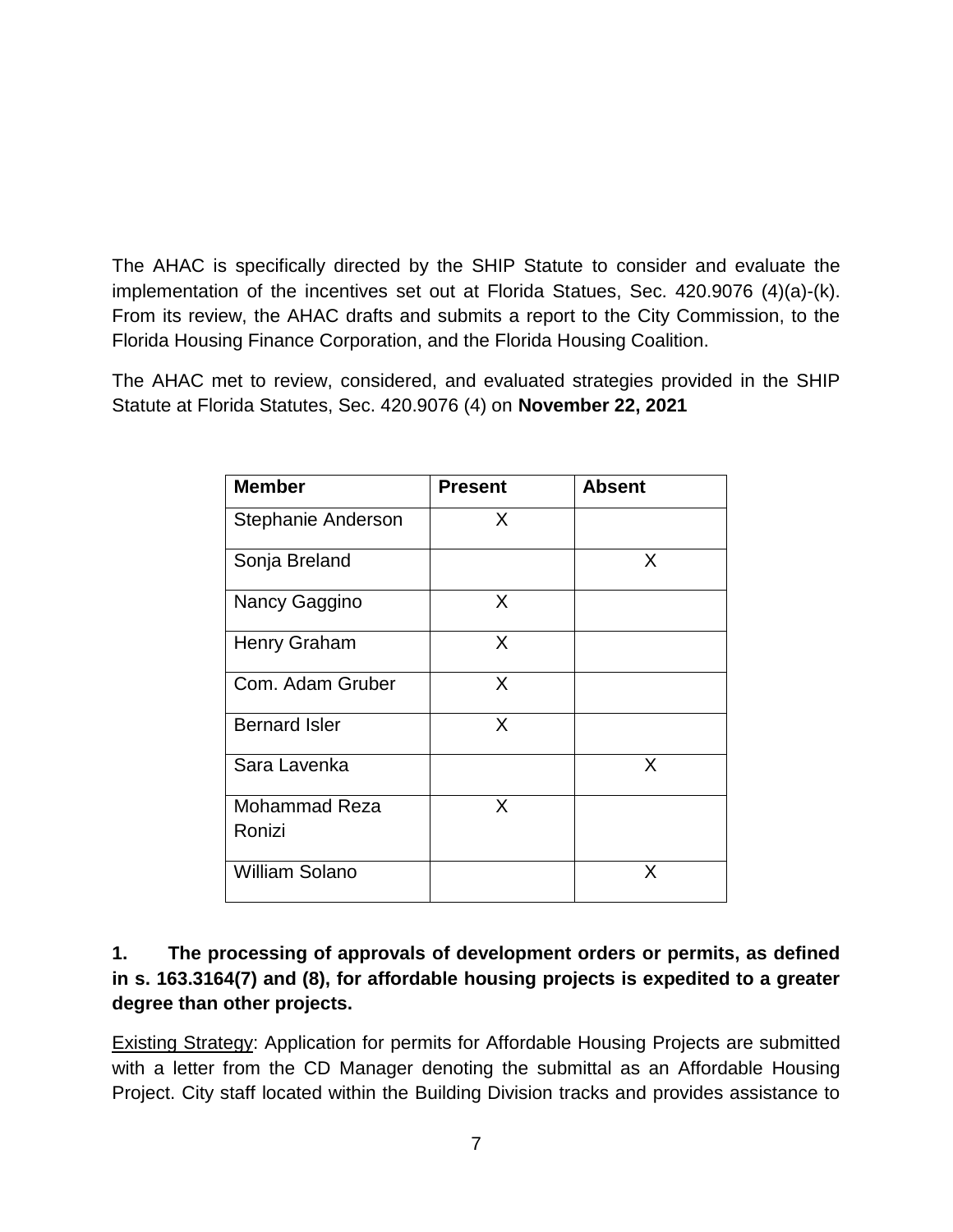Community Development staff to ensure the continual and expedited progress of affordable housing projects through the permitting process. Upon receiving a permit number, General Contractors participating in Housing Rehabilitation Programs are instructed to provide a follow-up email to the "Permit Service Manager" and "Permit Service Supervisor" to avoid any unnecessary delays.

Recommendation: The AHAC recommends continuing and enforcing the process of priority plan review and inspection expediting via a designated city representative. The AHAC also recommends that city staff designate those affordable housing project applications as they are submitted.

## Implementation Schedule: On-going

# **2. The modification of impact-fee requirements, including reduction or waiver of fees and alternative methods of fee payment for affordable housing.**

Existing Strategy: No strategy in place.

Recommendation: The AHAC recommends waiver or at least the reduction of impactfees and permit fees for affordable housing projects.

Implementation Schedule: TBD

#### **3. The allowance of flexibility in densities for affordable housing.**

Existing Strategy: No strategy in place.

Recommendation: The AHAC is interested in gaining the cost benefits for said allowances. However, the AHAC recognizes the negative impacts that can result from dense developments depending on the surrounding environment, lot configuration, etc. The AHAC believes that the benefits of affordable housing provision must be weighed against the impacts on a case by case basis. Therefore, the recommendation of the AHAC is to instruct appropriate City staff to allow this flexibility for affordable housing projects only if staff believes that the density requested does not have negative impacts on the livability of the development or the surrounding environment. The AHAC further recommends that it be notified and a representative(s) of the AHAC should be allowed to attend and weigh in on the discussion when the project is going before the Planning and Development Board and the developer is asking for flexibility in density.

#### Implementation Schedule: TBD

# **4. The reservation of infrastructure capacity for housing for very-low-income persons, low-income persons, and moderate-income persons.**

Existing Strategy: No strategy in place.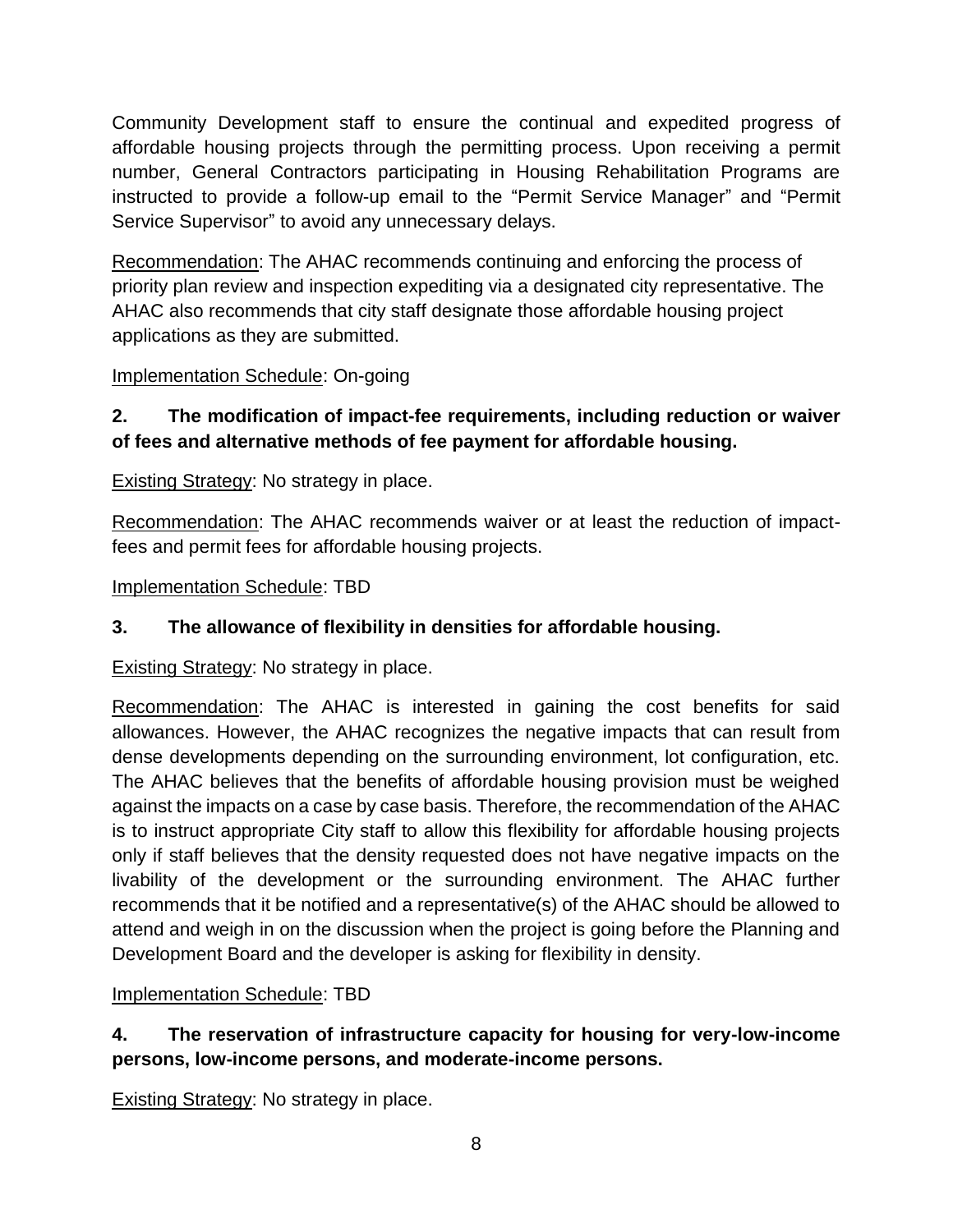Recommendation: The AHAC has been advised by Public Utilities that infrastructure is not concern in the foreseeable future as it relates to housing developments. Therefore, the recommendation would be to allow to create and enact policy procedures to reserve capacity only in the event of an unforeseen reduction in capacity.

# Implementation Schedule: N/A

# **5. The allowance of affordable accessory residential units in residential zoning districts**.

Existing Strategy: No strategy in place

Recommendation: The AHAC does not want to encourage this form of affordable housing over and above that which is already acceptable by the City zoning controls.

Implementation Schedule: N/A

## **6. The reduction of parking and setback requirements for affordable housing.**

**Existing Strategy: The Planning Department, on a case by case basis, recognizes lower** auto ownership rates within Low- and Moderate-Income properties and supports the granting of variances for reduced parking requirements, as appropriate.

Recommendation: Much like the recommendation of the AHAC as it relates to density, the AHAC is interested in gaining the cost benefits for said reductions. However, the AHAC recognizes the negative impacts associated with the reduction of parking and setback requirements. The AHAC believes that the benefits of affordable housing provision must be weighed against the negative impacts on a case by case basis. Therefore, the recommendation of the AHAC is to instruct appropriate City staff to allow these reductions for affordable housing projects only if staff believes that the reductions will not have a negative impact on the livability of the development or the surrounding environment. AHAC further recommends the committee be notified and be allowed to weigh in on the effects of any reduction in parking.

#### Implementation Schedule: On-going

# **7. The allowance of flexible lot configurations, including zero-lot-line configurations for affordable housing.**

Existing Strategy: No strategy in place.

Recommendation: The current City allowances are acceptable to the AHAC.

Implementation Schedule: N/A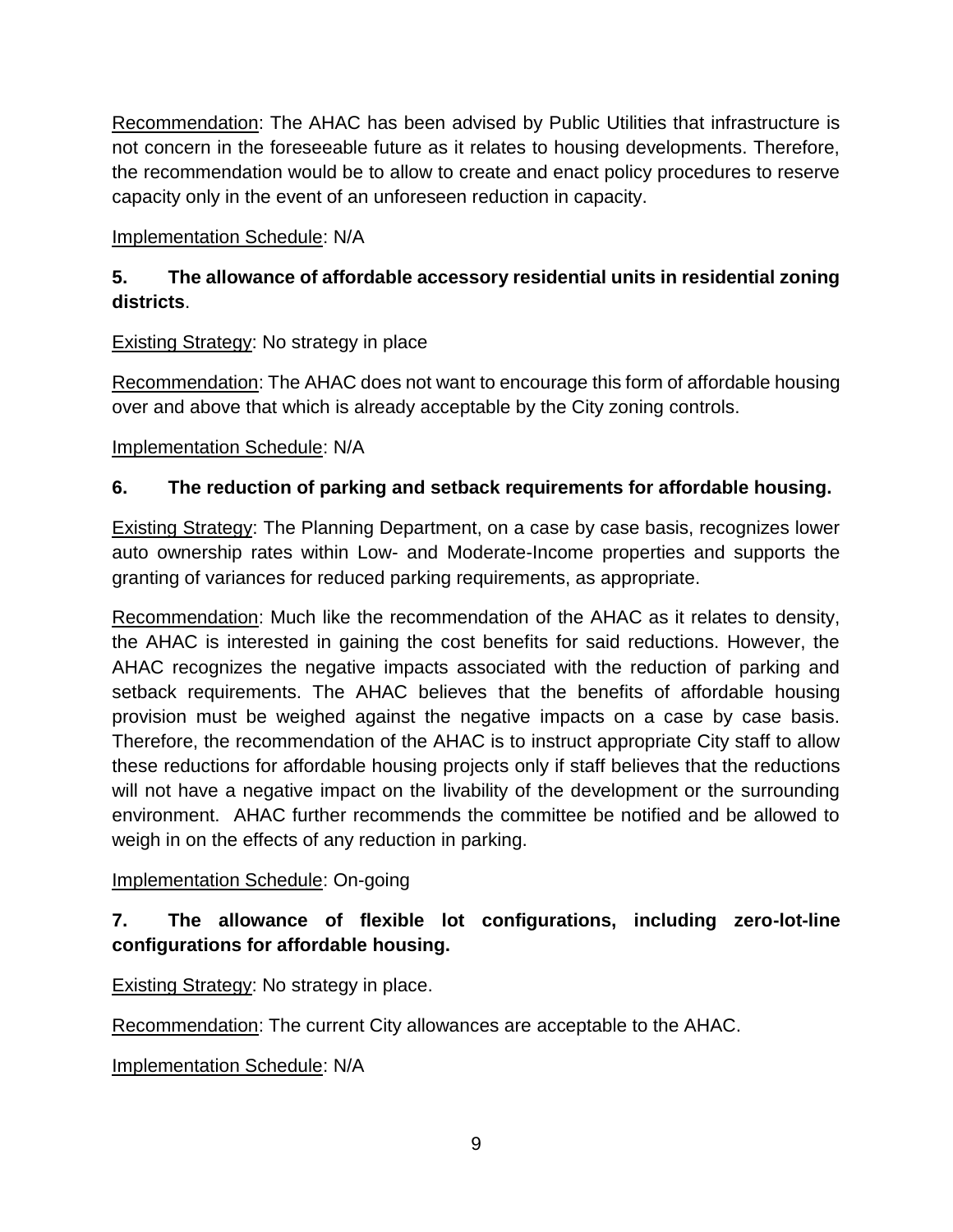The AHAC met to continue the review of affordable housing incentive strategy recommendations on **December 27, 2021.**

| <b>Member</b>                  | <b>Present</b> | <b>Absent</b> |
|--------------------------------|----------------|---------------|
| Stephanie Anderson             | X              |               |
| Sonja Breland                  |                | X             |
| Nancy Gaggino                  | X              |               |
| <b>Henry Graham</b>            | X              |               |
| Com. Adam Gruber               | X              |               |
| <b>Bernard Isler</b>           | X              |               |
| Sara Lavenka                   |                | X             |
| <b>Mohammad Reza</b><br>Ronizi | X              |               |
| <b>William Solano</b>          |                | X             |

# **8. The modification of street requirements for affordable housing**.

**Existing Strategy: No strategy in place.** 

Recommendation: The AHAC recommends that City staff allow modifications to a greater degree for affordable housing projects. The AHAC wants to be sure that affordable housing allowances for street requirements do not affect lighting and/or streetscape. Also, this recommendation does not include street closures. In fact, the AHAC recommends against street closures.

#### Implementation Schedule: N/A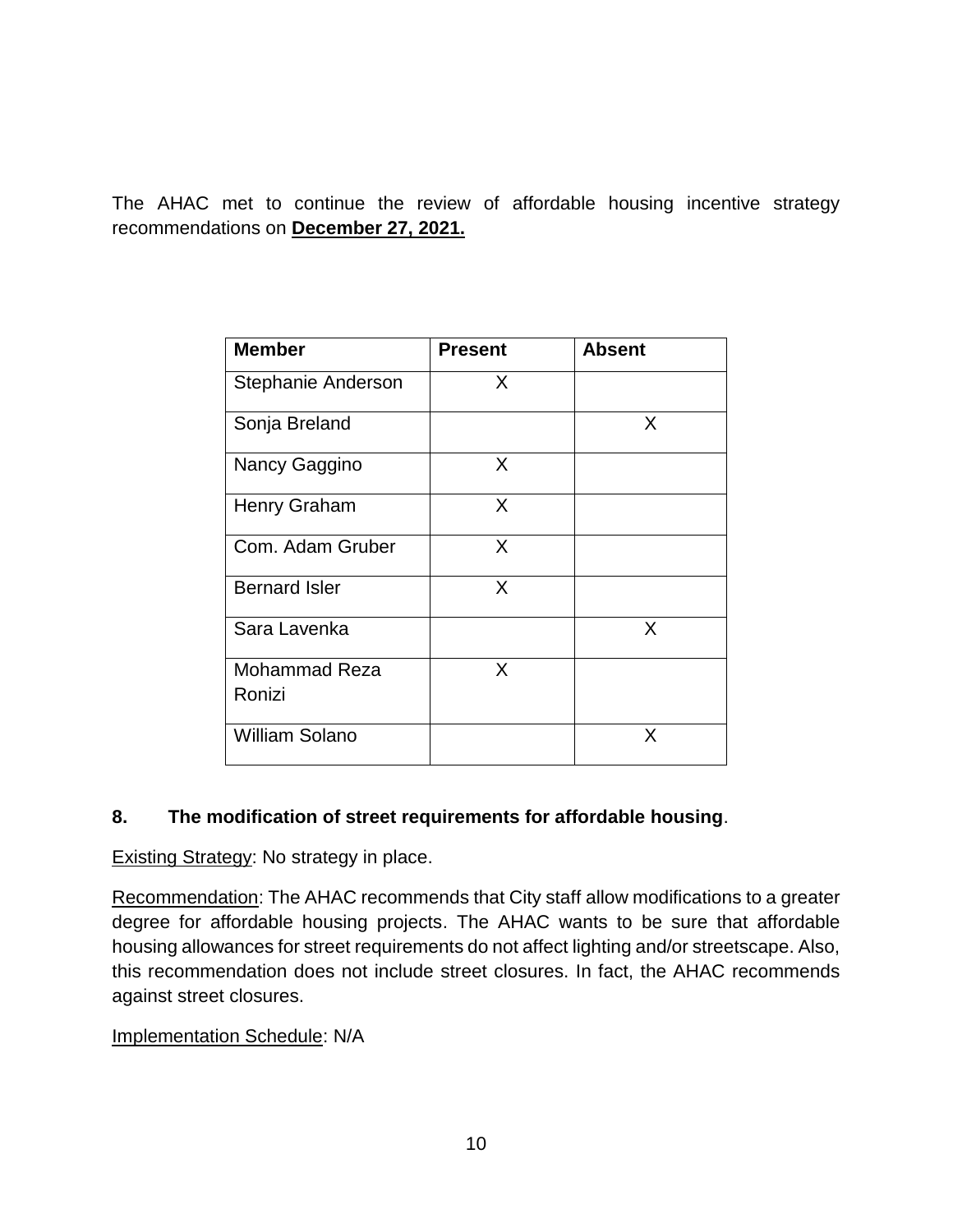# **9. The establishment of a process which the City of Hollywood considers, before the adoption of policies, procedures, ordinances, regulations, or plan provisions that increase the cost of housing.**

Existing Strategy: The City Electronically routes City Commission agenda items for approvals via the Granicus Legistar system. The system creates an automated approval sequence with selected approvers that are notified when an item is ready for their review. Community Development staff is included in sequence. When Community Development staff is notified of an item that may increase the cost of housing, a meeting of the Affordable Housing Advisory Committee is scheduled to review the item. The Affordable Housing Advisory Committee reviews the item for the following:

- Does the proposed action increase the cost of housing?
- If yes, is the assumed cost increase substantial or otherwise detrimental to the development of affordable housing?
- Does the proposed action support an overall goal of the City and/or have an alternate value to the target population?
- Do the long-term benefits of the proposed action outweigh any possible cost increase to housing?
- Does the proposed action protect the ability of the property to appreciate in value?

The findings and recommendation of the AHAC are then forwarded to the City of Hollywood City Commission for final action.

Recommendation: Continue the current City process.

Implementation Schedule: On-going

# **10. The preparation of a printed inventory of locally owned public lands suitable for affordable housing.**

Existing Strategy: The City has an identified inventory of locally owned property suitable for affordable housing.

Recommendation: The AHAC would like to encourage the development and sale of affordable single family homes directly to low-and moderate-income households. The City has an identified inventory of locally owned property suitable for affordable housing.

#### Implementation Schedule: TBD

**11. The support of development near transportation hubs and major employment centers and mixed-use developments. The advisory committee**